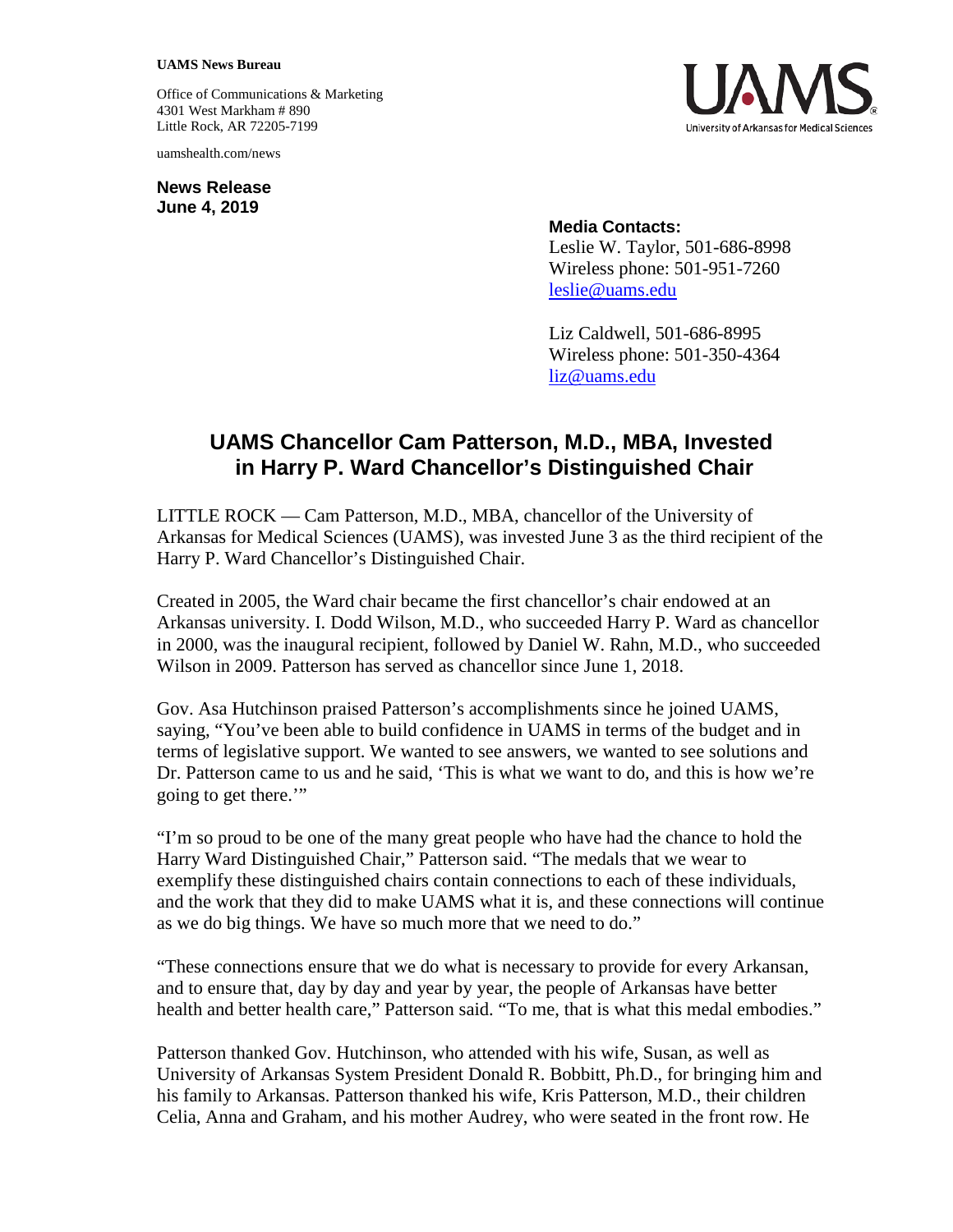also thanked a host of mentors, friends, extended family members, legislators, the UA Board of Trustees and each of his predecessors as chancellor.

Bobbitt presided over the investiture ceremony, held in the Fred W. Smith Conference Center at the UAMS Jackson T. Stephens Spine & Neurosciences Institute.

"UAMS has had very unique and talented leaders in its long history, but Dr. Patterson is poised to give them a run for their money," Bobbitt said. "UAMS, the UA System, and indeed the entire state of Arkansas are lucky to have found Dr. Patterson, his wife Kris and their lovely family. I am thrilled about the bright future that lies ahead for them and for this institution."

Bobbitt and John Goodson, chairman of the University of Arkansas Board of Trustees, presented Patterson with the chair medallion.

"I've known Cam for 30 years and he is bright, friendly, and an incredibly great friend," said Steve Carpenter, M.D., with the Center for Digestive and Liver Health in Savanah, Georgia, and academic chair of the Department of Internal Medicine in the Mercer University School of Medicine at the Savannah Campus of the Memorial Health University Medical Center. "Dr. Patterson has said, 'The mission of UAMS is not to make money. The mission of UAMS is to serve the people of Arkansas. We've got to be sure we stay on that.' So if you stick with that, Cam, I think it's going to work out just fine."

In a video message, Nancy DeMore, M.D., professor of surgery and medical director of the breast program at the Medical University of South Carolina, credited Patterson as a strong mentor who helped advance her career as a physician scientist.

"Cam, I want to congratulate you on your endowed chair – it is very well deserved, and I know that you're going to do spectacular things as chancellor," DeMore said.

Friend and mentor Michael E. Mendelsohn, M.D., executive chairman of Cardurion Pharmaceuticals and adjunct professor of medicine at Tufts University School of Medicine, offered his congratulations to Patterson and UAMS.

"He's an innovative, caring and devoted leader," Mendelsohn said. "He's keenly focused on team building, he's a brilliant and creative thinker and he is tireless in his commitment to his people at every level of an organization, and to patience and to excellence in every way."

The chair is named for Harry P. Ward, M.D., UAMS chancellor from 1979 to 2000, who is remembered as a giant in the history of health care and higher education in Arkansas. Ward led UAMS' transformation from a small medical school with a charity hospital into a health sciences university and research leader, with an annual economic impact in Arkansas of more than \$4.5 billion. His wife, Betty Jo, attended Patterson's investiture.

An endowed chair is among the highest academic honors a university can bestow on a faculty member. A distinguished chair is established with gifts of at least \$1.5 million, which are invested and the interest proceeds used to support the educational, research and clinical activities of the chair holder. Those named to a chair are among the most highly regarded scientists, physicians and professors in their fields.